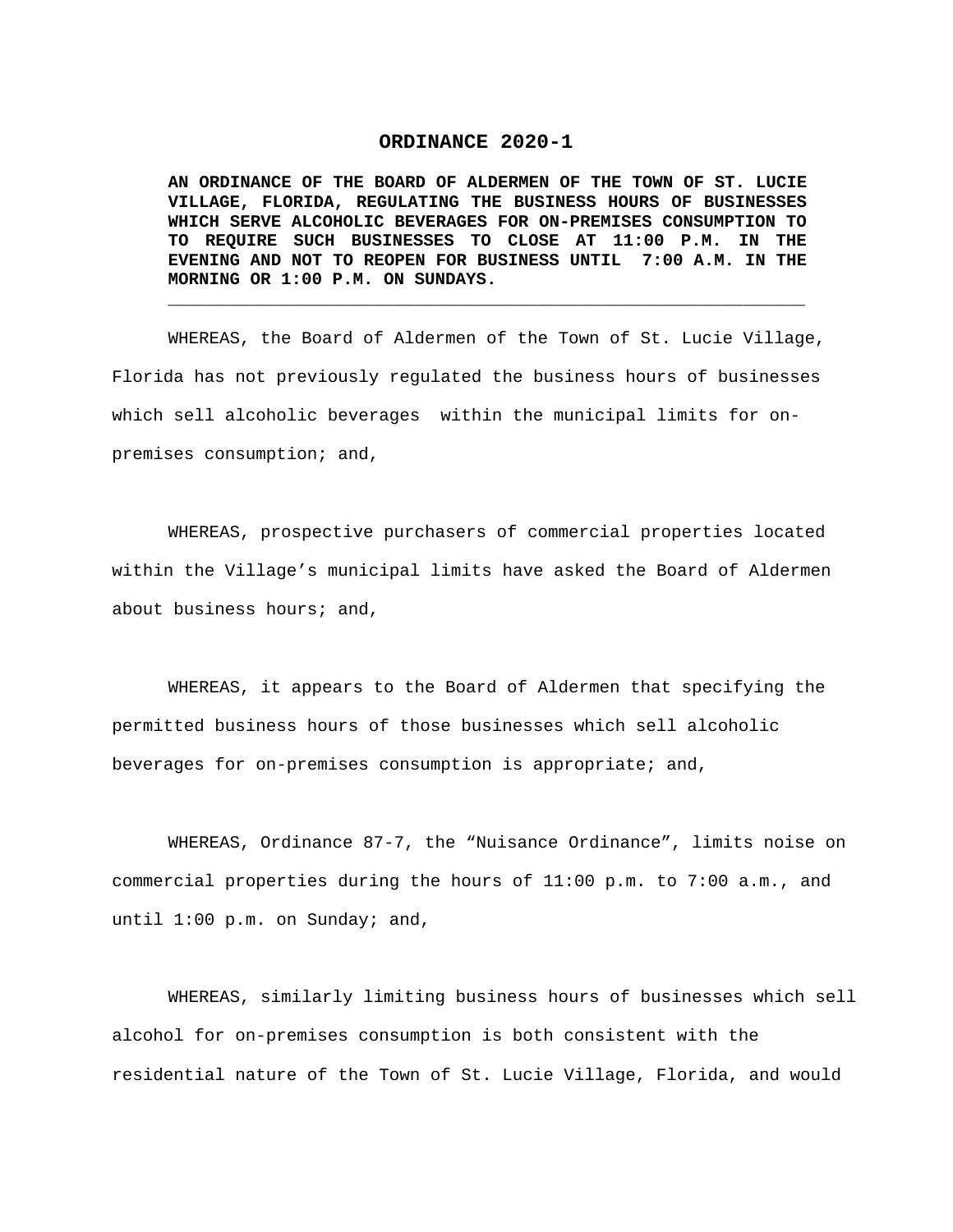promote the health, safety and welfare of its residents and those doing business and traveling through the Town of St. Lucie Village, Florida.

NOW, THEREFORE, the Board of Aldermen of the Town of St. Lucie Village, Florida hereby ordains:

1. Businesses which sell alcoholic beverages for on-premises consumption within the municipal limits of the Town of St. Lucie Village, Florida, shall close at or before 11:00 p.m. in the evening and remain closed until 7:00 a.m. the following morning, except on Sundays, when the businesses shall remain closed (from 11:00 p.m. on Saturday) until 1:00 p.m. Sunday afternoon.

2. This Ordinance shall be effective upon passage.

PASSED AND APPROVED by the Board of Aldermen of the Town of St. Lucie Village on this \_\_\_\_\_\_\_ day of \_\_\_\_\_\_\_\_\_\_\_\_\_\_\_\_\_, 2020.

> APPROVED: BOARD OF ALDERMEN OF THE TOWN OF ST. LUCIE VILLAGE, FLORIDA

 By: \_\_\_\_\_\_\_\_\_\_\_\_\_\_\_\_\_\_\_\_\_\_\_\_\_\_\_\_ William G. Thiess, Mayor

ATTESTED:

 $By:$ 

Donna Dennis, Clerk